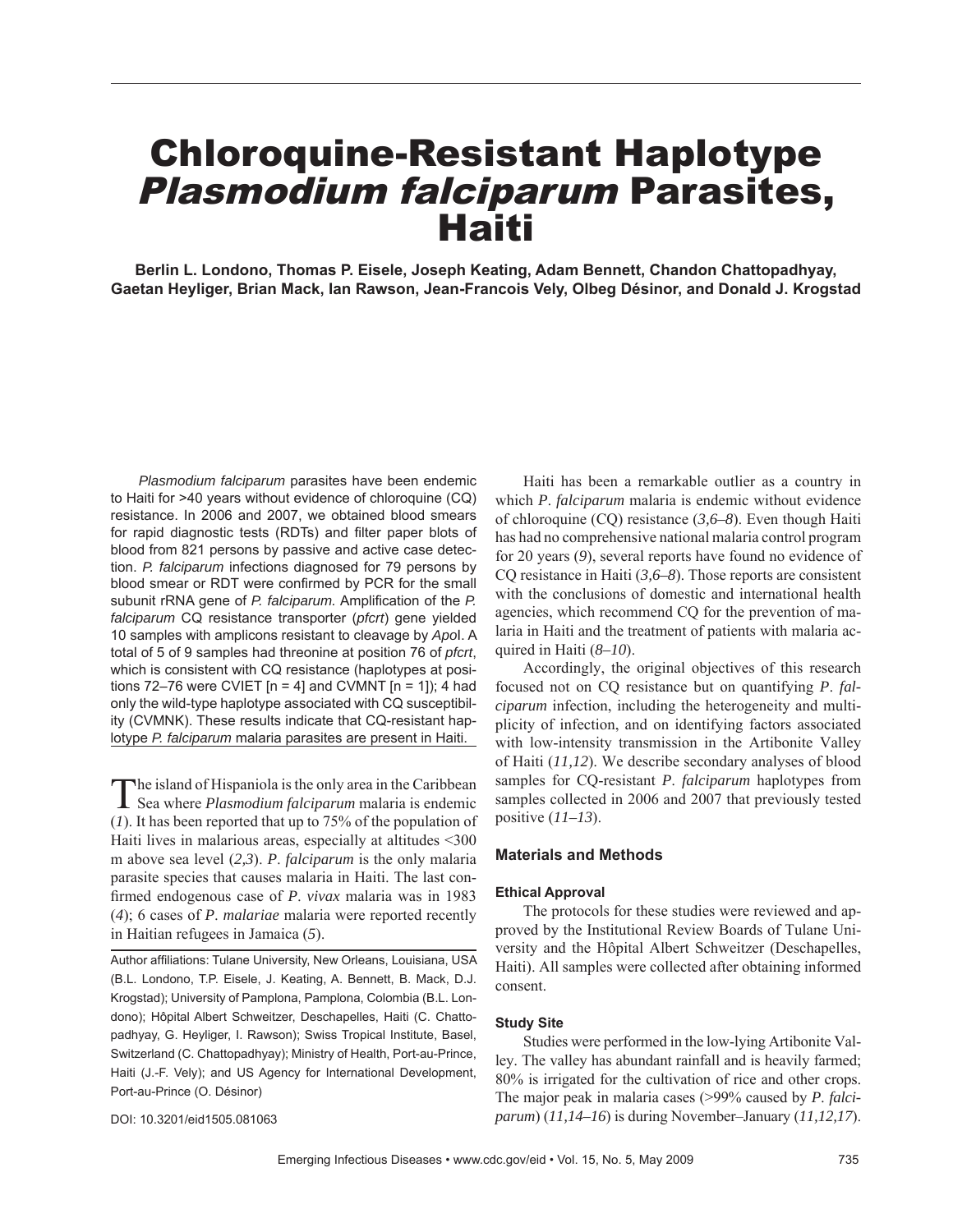## RESEARCH

The population of the Artibonite Valley relies primarily on subsistence farming and informal trade (barter) for income. This population is poor; only 18% of households have electricity and just 12% have piped water (*12*). As a result, members of the population rarely travel outside the study area, and international travel to other malaria-endemic countries is uncommon. The primary malaria control activities currently being implemented include improvement of microscopy at Hôpital Albert Schweitzer, a facility that is supported by the Global Fund (www.theglobalfund.org/en/ worldmalariaday/2007) and vector control (*10*).

Hôpital Albert Schweitzer was the base of operations for the household surveys, passive case detection, and laboratory studies (i.e., thick and thin blood smears, antigen testing by using rapid diagnostic tests [RDTs], clinical examinations, and clinical and laboratory follow-up of patients). This hospital provides comprehensive inpatient care at its 100-bed facility and delivers preventive and primary health services to a population of 300,000 through a network of health centers, dispensaries, and workers in the community. Data from Hôpital Albert Schweitzer indicate that malaria transmission in this area of Haiti varies annually according to rainfall. For example, 157 of 2,739 suspected cases were confirmed by microscopy and treated with CQ in 2005 (smear positivity rate 5.7%), and only 29 of 1,307 suspected cases were confirmed and treated in 2006 (smear positivity rate 2.2%). The prevalence of *P*. *falciparum* infection in this area of Haiti is estimated to be 3.1% (*13*).

#### **Household Survey in 2006 (Active Case Detection)**

A 2-stage cluster design, in which probability was proportional to cluster size, was used to generate a sample of 200 households within the study area, as described elsewhere  $(11,12)$ . Thick and thin blood films and 4 blots of blood on filter paper for PCR were collected from 714 persons >1 month of age within selected households. All smear-positive case-patients were treated with CQ.

#### **Passive Case Detection in 2006 and 2007**

#### **Data for 2006**

Four blots of blood on filter paper (each containing 50 μL) and axillary temperatures were obtained from 55 persons (age range 11–80 years) with clinically suspected cases of malaria who came to Hôpital Albert Schweitzer during December 2006. All 55 samples were tested for *P*. *falciparum* infection by using PCR.

### **Data for 2007**

As part of pilot studies of a passive case detection system to identify households with malaria, 4 blots of blood on filter paper and axillary temperatures were obtained be-

fore treatment with CQ. Forty-seven smear-positive persons 2–84 years of age were seen and treated at Hôpital Albert Schweitzer or a nearby satellite clinic in Liancourt from November 5 through December 3, 2007. A data collection team was sent to households of 45 positive case-patients within 3 days for blood sample collection from all household residents  $>1$  month of age. Thick and thin blood films, a drop of blood for an RDT (OptiMAL-IT; DiaMed AG, Cressier sur Morat, Switzerland), 4 blots of blood on filter paper, and axillary temperatures were obtained from 249 household members 2–85 years of age. Five of these persons (age range 5–37 years) had positive results for *P*. *falciparum* by RDT and were treated with CQ. Fifty-two samples from persons who had either a positive smear at Hôpital Albert Schweitzer or a positive RDT result at home were then examined for *P*. *falciparum* infection by using PCR.

## **Diagnosis of Malaria by Blood Smear or RDT**  and Species-Specific PCR for *P. falciparum* **Small Subunit rRNA Gene**

Thick and thin Giemsa-stained blood smears were examined for malaria parasites at Hôpital Albert Schweitzer by trained laboratory technologists by using standard methods (*18,19*). Filter paper blots were transported from Haiti to New Orleans where parasite DNA was extracted (*20,21*), and microscopy results were confirmed by using a PCR for the *P*. *falciparum* small subunit (SSU) rRNA gene (*22*). DNA was extracted from filter paper blots by using the Charge Switch Forensic DNA Purification Kit (catalog no. CS 11200; Invitrogen, Carlsbad, CA, USA) according to the manufacturer's instructions. This extraction yielded 150 μL of DNA in buffer (10 mmol/L Tris, pH 8.5, 1 mmol/L EDTA) from each specimen.

PCR for the *P*. *falciparum* SSU rRNA gene used a *P. falciparum–specific forward primer (which hybridizes* only with *P. falciparum* DNA) and a genus-specific reverse primer (which hybridizes with DNA from all 4 *Plasmodium* spp. that infect humans: *P*. *falciparum*, *P*. *vivax*, *P*. *ovale*, and *P*. *malariae*) (*22*) (Table 1). To perform this PCR, 4 μL of DNA extracted from filter paper blots was added to 19 μL of PCR master mixture (Promega, Madison, WI, USA) and 1 μL of each primer. Parasite DNA was amplified after an initial denaturation at 95°C for 15 min; 43 cycles of denaturation at 95°C for 45 s and annealing at 60°C for 90 sec; and a final extension at  $72^{\circ}$ C for 5 min in an i-Q thermocycler (Bio-Rad, Hercules, CA, USA). Positive controls for these assays contained DNA from in vitro culture of the Haiti I/CDC strain of *P*. *falciparum* (*26*). Resulting amplicons were visualized by electrophoresis on 1% agarose gels stained with ethidium bromide (*27,28*). Amplicon sizes were estimated by using a 100–600-bp DNA ladder (catalog no. 15628–019; Invitrogen).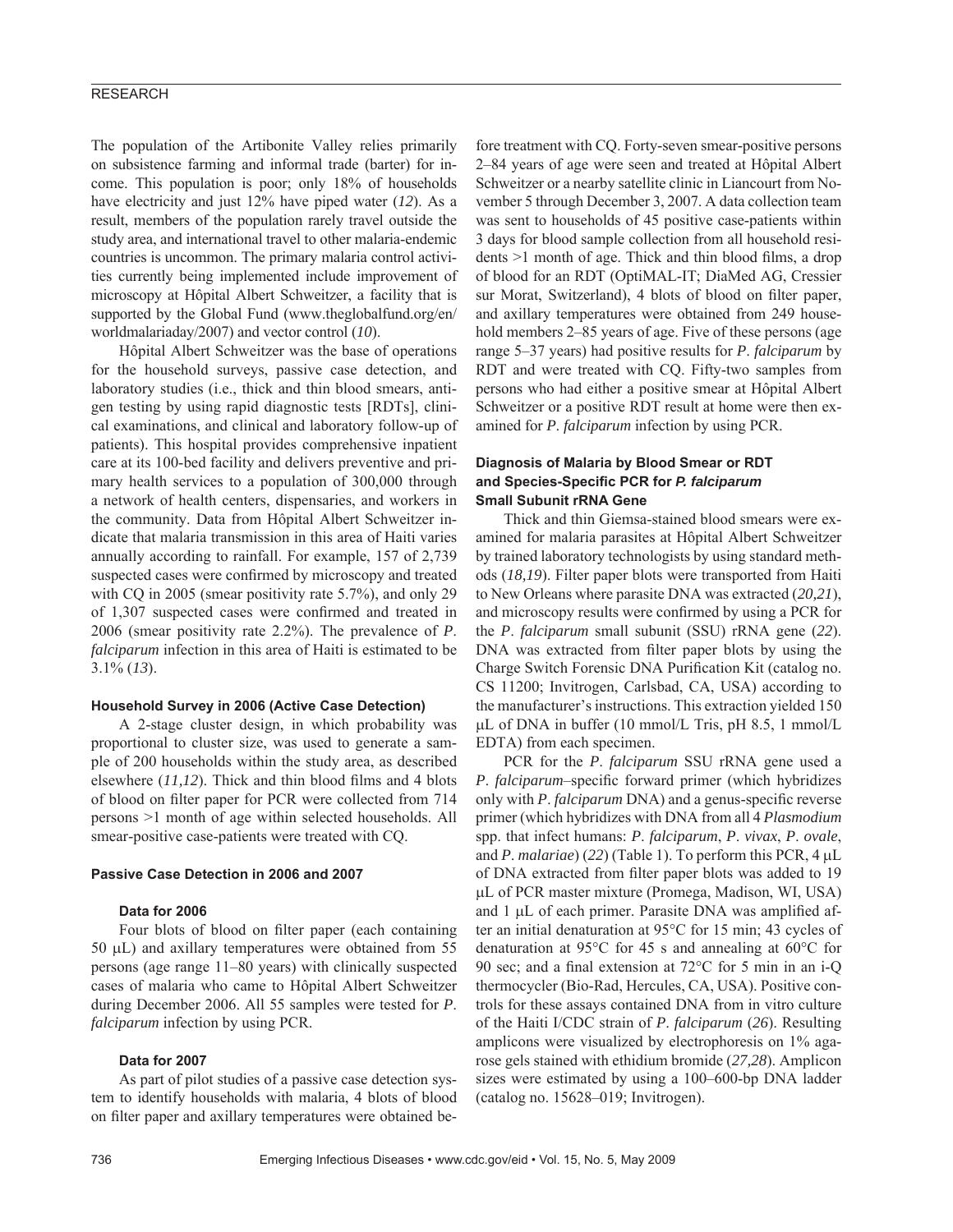Table 1. Primers used to amplify *Plasmodium falciparum* DNA during study in Haiti\*

| Primers $(5' \rightarrow 3')$                            | Amplicon, bp | Tm, °C | Reference |
|----------------------------------------------------------|--------------|--------|-----------|
| Primers for P. falciparum species-specific SSU rRNA gene | 276          |        | (22)      |
| Forward: AACAGACGGGTAGTCATGATTGAG                        |              | 56.5   |           |
| Reverse: GTATCTGATCGTCTTCACTCCC                          |              | 54.5   |           |
| Primers for single-step <i>pfcrt</i> gene PCR            | 170          |        | (23)      |
| Forward: TqTqCTCATqTGTTTAAACTT                           |              | 50.6   |           |
| Reverse: AATAAAgTTgTgAgTTTCggA                           |              | 49.8   |           |
| Primers for nested (2-step) <i>pfcrt</i> gene            | 573          |        | (24,25)   |
| First round of amplification                             |              |        |           |
| Forward (CRTP1): CCGTTAATAATAAATACACGCAG                 |              | 49.9   |           |
| Reverse (CRTP2): CGGATGTTACAAAACTATAGTTACC               |              | 51.5   |           |
| Second round of amplification                            |              |        |           |
| Forward (CRTD1): TGTGCTCATGTGTTTAAACTT                   | 134          | 50.6   |           |
| Reverse (CRTD2): CAAAACTATAGTTACCAATTTTG                 |              | 46.1   |           |

\*Nucleotides in upper case letters were conserved in 100% of sequences at those positions, and nucleotides in lower case letters were conserved in most (e.g., >50%) sequences at those positions. Tm, melting (annealing) temperature; SSU, small subunit; *pfcrt*, *P. falciparum* chloroquine resistance transporter.

## **Amplifi cation of** *P. falciparum pfcrt* **Gene from Specimens Positive for** *P. falciparum* **SSU DNA**

Two protocols were used to amplify the *P*. *falciparum*  CQ resistance transporter (*pfcrt*) gene responsible for CQ resistance (23–25). The first protocol (single-step PCR) was used to screen 79 smear-positive and RDT-positive specimens that were positive for *P*. *falciparum* SSU DNA (*23*). In this assay,  $4 \mu L$  of DNA extracted from filter paper blots was mixed with 21 μL of PCR master mixture (Promega) plus  $2 \mu L$  of primers (Table 1) and amplified by an initial denaturation at 95°C for 7 min; 40 cycles of denaturation at 94°C for 30 sec, annealing at 57°C for 30 sec, and extension at  $72^{\circ}$ C for 30 sec; and a final extension at  $72^{\circ}$ C for 10 min in an i-Cycler thermocycler (Bio-Rad).

The second protocol (nested PCR) (*24,25*) was used to retest 58 specimens positive for SSU DNA that were negative in the single-step PCR for *pfcrt*. The nested PCR protocol used primers CRTP1 and CRTP2 for the first round of amplification and primers CRTD1 and CRTD2 for the second round  $(24,25)$ . Samples in the first round were amplified by an initial denaturation at  $94^{\circ}$ C for 3 min; 45 cycles of denaturation at 94°C for 30 sec, annealing at 56°C for 30 sec, and extension at  $60^{\circ}$ C for 1 min; and a final extension at 60°C for 3 min. Samples in the second round were amplified by an initial denaturation at  $95^{\circ}$ C for 5 min; 30 cycles of denaturation at 92°C for 30 sec, annealing at 48°C for 30 sec, and extension at  $65^{\circ}$ C for sec; and a final extension at 65°C for 3 min (Table 1).

#### **Digestion of Amplicons from** *pfcrt* **with** *Apo***I**

For each sample positive for SSU DNA, an aliquot (10 μL) of the *pfcrt* gene PCR product was digested with 10 U of *Apo*I (New England Biolabs, Beverly, MA, USA) according to the manufacturer's instructions. Briefly, 10 U of *Apo*I in 1× NE buffer 3 (100 mol/L NaCl, 50 mmol/L Tris-HCl, 10 mmol/L  $MgCl<sub>2</sub>$ , 1 mmol/L dithiothreitol) and bovine serum albumin (100 μg/μL) were incubated overnight with 10 μL of the PCR product at 50°C (*23–25*). DNA fragments from samples and positive and negative controls were resolved by electrophoresis on 3% agarose gels stained with ethidium bromide.

*Apo*I digests most wild-type *pfcrt* genes (with CVMNK haplotype sequences at positions 72–76) but not the CQresistant mutant gene (i.e., K76, not T76) (*23–25*). On the basis of a single-step PCR for *pfcrt,* which yields an amplicon of 170 bp, amplicons with a lysine at position 76 (K76) are digested into 2 fragments (98 bp and 72 bp). Amplicons from CQ-resistant parasites (i.e., parasites with CVIET and CVMNT sequences at positions 72–76) are not digested by *Apo*I, resulting in an unchanged amplicon of 170 bp. The nested PCR product is slightly smaller (134 bp vs. 170 bp). As with the single-step PCR, most amplicons from CQ-susceptible parasites are digested by *Apo*I (in this instance to 30-bp and 104-bp fragments); amplicons from CQ-resistant parasites are not digested (unchanged amplicons of 134 bp; *24,25*).

### **Amplifi cation, Cloning, and Sequencing of** *pfcrt* **Genes Not Digested by** *Apo***I**

Samples not digested by *Apo*I for which DNA was available  $(9 \text{ of } 10)$  were reamplified under the conditions described above for nested *pfcrt* PCR, cloned into the pCRII-TOPO vector, and transfected into the TOP10 strain of *Escherichia coli* by using the TOPO TA Cloning Kit (Invitrogen) according to the manufacturer's instructions (*29,30*). Cloned *pfcrt* amplicons were sequenced in both directions by using CRTD1 and CRTD2 primers at an automated DNA sequencing facility (Davis Sequencing, Davis, CA, USA). Data for  $\geq$ 3 clones sequenced in both directions were compared by using the multiple sequence alignment function in Lasergene version 7.2 software (DNASTAR, Madison, WI, USA) (*31,32*).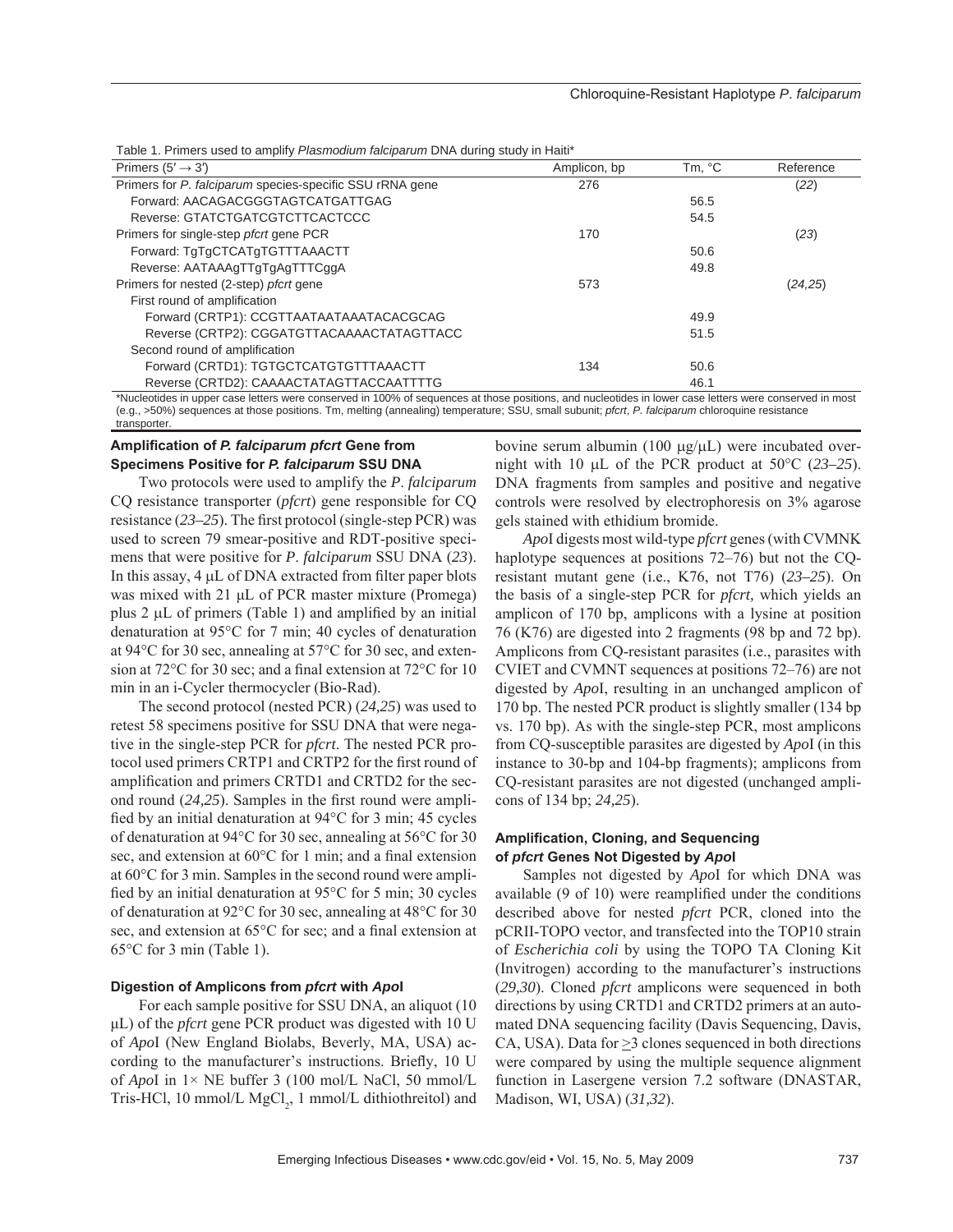## RESEARCH

#### **Results**

We identified 79 *P. falciparum* infections in 821 persons by using PCR for the *P*. *falciparum* SSU rRNA gene (Table 2)  $(23-25)$ . The 51 persons identified by passive case detection were thought to have malaria because their temperatures were  $\geq$ 37.5°C. In contrast, only 9 (39%) of 23 infected persons identified by active case detection in the 2006 household survey had temperatures  $\geq$ 37.5°C (11). The *pfcrt* gene was amplified from these 79 samples by using either single-step ( $n = 21$ ) or nested PCR ( $n = 58$ ). After digestion by *Apo*I, 10 samples did not yield the 100-bp and 34-bp fragments characteristic of the CQ-susceptible *pfcrt* gene (Figure). PCR-amplified *pfcrt* DNA from 9 of these samples (no DNA was available for the 10th sample) was cloned into the TOPO TA vector, transfected into the TOP10 strain of *E. coli*, grown on selective medium, and sequenced. Sequences from 5 of 9 samples had *pfcrt* haplotypes associated with CQ resistance (5/79 [6%]; 4 CVIET and 1 CVMNT); 4 of these 5 samples were mixed infections that also had CQ-susceptible haplotype sequences (CVMNK). The remaining 4 samples had only sequences associated with CQ susceptibility (CVMNK) (Table 2). Although CQ treatment failures have not been reported in Haiti, no follow-up information was available for the 5 persons with CQ-resistant haplotype parasites.

### **Discussion**

For as long as CQ has been available, *P*. *falciparum* has been endemic to Haiti without evidence of CQ resistance. During the past 20 years, several reports have noted the continued susceptibility of *P*. *falciparum* to CQ in Haiti (*3,6–9*), although Haiti had no comprehensive national malaria control program (*10*). Our results indicate that CQ-resistant haplotype *P*. *falciparum* parasites are now present in Haiti.

Our study has several limitations. First, because data on CQ-resistant parasites were not obtained from probability-based sampling, we were unable to estimate the potential effect and distribution of CQ resistance in the general population of Haiti. We can only report the presence of CQ-resistant haplotype parasite sequences in this area of Haiti. Second, we have not performed in vivo studies of treatment with CQ in Haiti to confirm molecular evidence for CQ resistance. Lastly, because these studies were based on results of filter paper blots, we have not yet been able to examine live *P*. *falciparum* parasites from the study area to test the effects of CQ on those parasites in vitro.

Beginning with studies of Djimde et al. (*24*) and Fidock et al (*34*), several studies have established a causeand-effect relationship between the K76T point mutation (lysine  $\rightarrow$  threonine at position 76 of *pfcrt*) and CQ resistance (*23,25,35*). In addition, studies in Southeast Asia, South America, and Africa have shown that persons who do not clear *P*. *falciparum* parasitemias after treatment with CQ have parasites that contain the K76T point mutation (*36–39*). Thus, *P*. *falciparum* parasites with CQ-resistant haplotypes that we identified in Haiti are likely to reduce the efficacy of CQ in Haiti as they have in sub-Saharan Africa, South America, and Southeast Asia (*36–39*).

Because the frequency of CQ-resistant *P*. *falciparum* in Haiti may be low, we suggest continuing CQ chemoprophylaxis for travelers to Haiti as currently recommended (*14,40*). We also suggest continuing to treat patients with uncomplicated *P*. *falciparum* infections acquired in Haiti with CQ in the absence of CQ chemoprophylaxis. However, if the presence of CQ-resistant *P*. *falciparum* in Haiti is confirmed by in vivo studies of resistance in humans or in vitro studies of parasite resistance to CQ, tourists and other nonimmune persons who acquire *P*. *falciparum* infections in Haiti or after travel to Haiti despite CQ chemoprophylaxis should be treated with alternative antimalarial drugs (mefloquine, atovaquone plus proguanil [Malarone], or sulfadoxine-pyrimethamine [Fansidar]), as they would be treated in other regions of the world where CQ resistance is present.

There are at least 2 potential explanations for CQresistant haplotype parasites in Haiti. First, CQ-resistant parasites may have been imported into Haiti by persons who acquired CQ-resistant *P*. *falciparum* in areas with established resistance, such as South America, sub-Saharan Africa, or Southeast Asia, where CVMNT and CVIET haplotypes circulate on a regular basis. Although this hypothesis could explain the presence of CVIET haplotype

| Table 2. Samples from household surveys (active case detection) and hospital outpatients (passive case detection) tested by small<br>subunit PCR for Plasmodium falciparum, by year of collection, Haiti |              |              |              |  |
|----------------------------------------------------------------------------------------------------------------------------------------------------------------------------------------------------------|--------------|--------------|--------------|--|
| Characteristic                                                                                                                                                                                           | 2006         | 2007         | Total        |  |
| Samples from household surveys, no. positive/no. tested (%)                                                                                                                                              | 23/714 (3.2) | 5/5(100)     | 28/719 (4)   |  |
| Samples from hospital outpatients, no. positive/no. tested (%)                                                                                                                                           | 9/55(16)     | 42/47 (89)   | 51/102 (50)  |  |
| Total, no. positive/no. tested (%)                                                                                                                                                                       | 32/769 (4.2) | 47/52 (90.4) | 79/821 (9.6) |  |
| Molecular studies                                                                                                                                                                                        |              |              |              |  |
| Resistance to Apol digestion, no. positive/no. tested (%)                                                                                                                                                | 6/32(19)     | 4/47(9)      | 10/79 (13)   |  |
| Haplotype, no. samples                                                                                                                                                                                   |              |              |              |  |
| <b>CVIET</b>                                                                                                                                                                                             | 4            |              | 4            |  |
| <b>CVMNT</b>                                                                                                                                                                                             |              |              |              |  |
| <b>CVMNK</b>                                                                                                                                                                                             |              |              | 5            |  |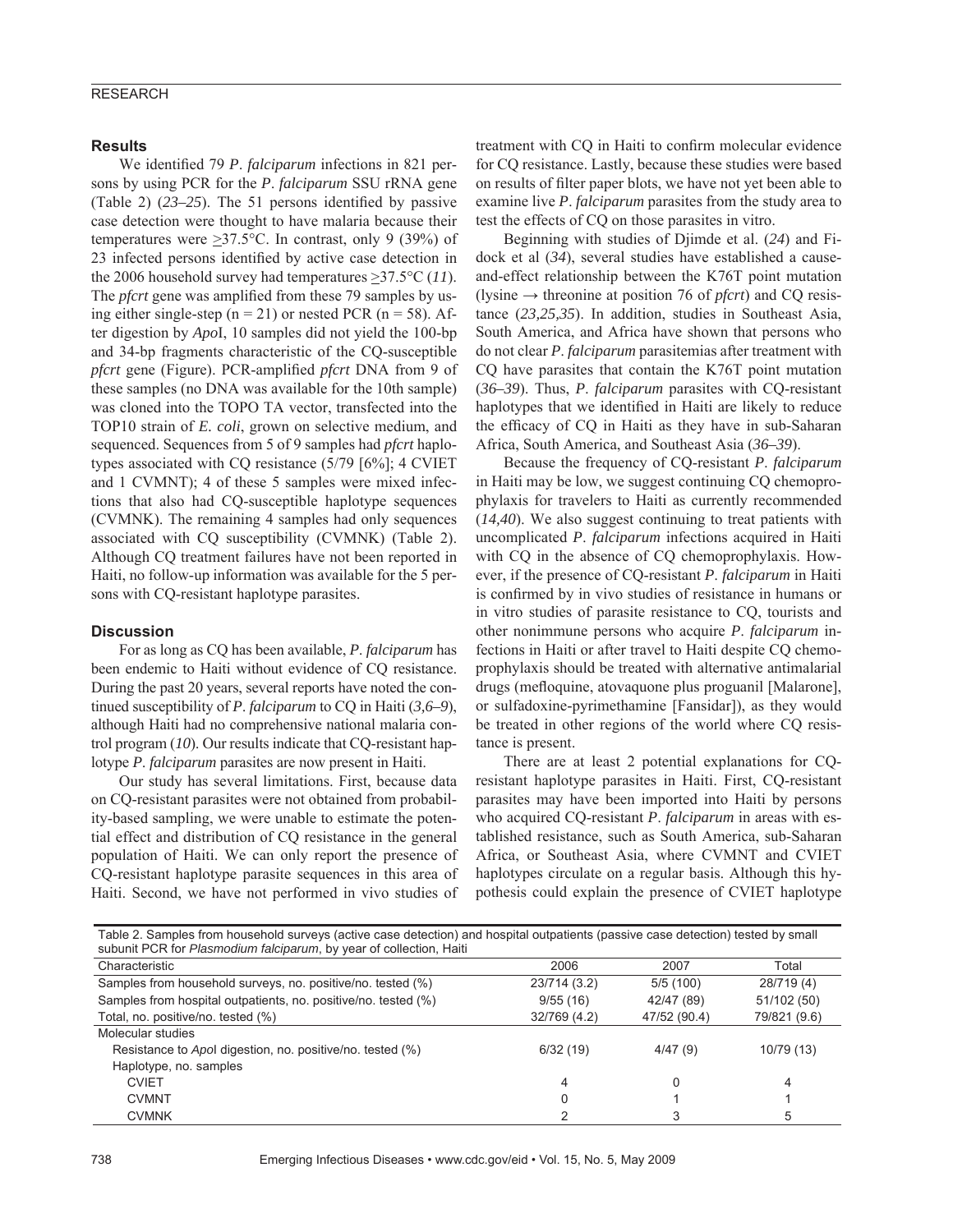#### Chloroquine-Resistant Haplotype *P*. *falciparum*



Figure. Agarose gel electrophoresis of amplicons for the *Plasmodium falciparum* chloroquine (CQ) resistance transporter gene digested with *Apo*I. Lane 1, DNA molecular mass standards (Stds) (Invitrogen, Carlsbad, CA, USA); lanes 2 and 3, amplicons susceptible to cleavage by *Apo*I, showing 2 fragments of 100 and 34 bp, consistent with infection by only CQ-susceptible haplotype parasites; lanes 4 and 5, amplicons partially resistant to cleavage by *Apo*I, showing 3 fragments of 134, 100, and 34 bp, consistent with mixed infections by CQ-resistant and CQ-susceptible haplotype parasites; lane 6, positive control (Pos ctrl), amplicon from CQsusceptible Haiti I/CDC strain (*26*), showing 2 fragments of 100 and 34 bp; lane 7, negative control (Neg ctrl), amplicon from CQresistant Indochina (Indo) I/CDC strain (*33*), showing 1 fragment of 134 bp.

parasites in Haiti, it would require an initial importation by persons with greater financial resources than the residents of the Artibonite Valley. Second, CQ-resistant CVMNT haplotype parasites may have arisen by a single point mutation at position 76 in the *pfcrt* gene among naturally infected persons in Haiti, a mutation that could convert the predominant CQ-susceptible CVMNK haplotype to a CQresistant CVMNT haplotype. Defining the origin of these haplotypes will require additional sequencing within the *pfcrt* gene (beyond the 134-bp amplicon we studied) and at other loci.

At the Hôpital Albert Schweitzer and across Haiti, no clinical failures with CQ have been reported, and fatal cases of malaria are extremely rare. However, because CQ remains the first-line antimalarial drug in Haiti, selection for CQ-resistant parasites will continue and is likely to decrease the efficacy of CQ. Therefore, we suggest that now would be an opportune time to eliminate malaria from the island of Hispaniola before CQ resistance becomes broadly established, renders CQ ineffective, and makes elimination more much difficult. A commitment to eliminate malaria on Hispaniola would also provide an opportunity to test strategies being considered for malaria elimination on an island close to the US mainland and its resources, and in an area with a relatively low level of malaria transmission.

#### **Acknowledgments**

We thank the patients and their families for their participation in the study; Kevin Caillouet and Mark Rider for assistance with entomologic collections, which were performed in parallel with studies of human infection; Matt Ward, Camille Dieugrand, and laboratory technicians and data collectors at Hôpital Albert Schweitzer for collecting data in 2006 and 2007; and Daniel G. Bausch, Susan L.F. McLellan, Lina Moses, David M. Mushatt, and Fawaz Mzayek for thoughtful and helpful comments on the manuscript.

These studies were supported in part by a grant for doctoral studies to B.L.L. from Instituto Colombiano para el Desarrollo de la Ciencia y la Tecnologia (Bogota, Colombia); Tulane University Research Enhancement Awards to J.K., T.P.E., and D.J.K.; and a grant from the US Agency for International Development to T.P.E.

Ms Londono is a doctoral student in the Tropical Medicine Program at Tulane University School of Public Health and Tropical Medicine. Her research interests include study of genetic diversity in malaria parasites and human immune responses to antigens in vector saliva.

#### **References**

- 1. Greenwood BM. The epidemiology of malaria. Ann Trop Med Parasitol. 1997;91:763–9. DOI: 10.1080/00034989760518
- 2. García-Martin G. Status of malaria eradication in the Americas. Am J Trop Med Hyg. 1972;21:617–33.
- 3. Duverseau YT, Magloire R, Zevallos-Ipenza A, Rogers HM, Nguyen-Dinh P. Monitoring of chloroquine sensitivity of *Plasmodium falciparum* in Haiti, 1981–1983. Am J Trop Med Hyg. 1986;35: 459–64.
- 4. Pan American Health Organization. Roll back malaria in Meso America: report on the meeting held in the Dominican Republic with the participation of the Central American countries, Mexico, Haiti and the Dominican Republic, November 20–24, 2000. San Pedro de Macoris (Dominican Republic): The Organization; 2000.
- 5. Lindo JF, Bryce JH, Ducasse MB, Howitt C, Barrett DM, Lorenzo Morales J, et al. *Plasmodium malariae* in Haitian refugees, Jamaica. Emerg Infect Dis. 2007;13:931–3.
- 6. Magloire R, Nguyen-Dinh P. Chloroquine susceptibility of *Plasmodium falciparum* in Haiti. Bull World Health Organ. 1983;61:1017– 20.
- 7. Bonnlander H, Rossignol AM, Rossignol PA. Malaria in central Haiti: a hospital-based retrospective study, 1982–1986 and 1988–1991. Bull Pan Am Health Organ. 1994;28:9–16.
- 8. Drabick JJ, Gambel JM, Huck E, De Young S, Hardeman L. Microbiological laboratory results from Haiti: June–October 1995. Bull World Health Organ. 1997;75:109–15.
- Raccurt C. Malaria in Haiti today [in French]. Sante. 2004;14:201–4.
- 10. Meeting of the International Task Force for Disease Eradication—12 May 2006. Wkly Epidemiol Rec. 2007;82:25–30.
- 11. Eisele TP, Keating J, Bennett A, Londono B, Johnson D, Lafontant C, et al. Prevalence of *Plasmodium falciparum* infection in rainy season, Artibonite Valley, Haiti, 2006. Emerg Infect Dis. 2007;13:1494–6.
- 12. Keating J, Eisele TP, Bennett A, Johnson D, Macintrye K. A description of malaria-related knowledge, perceptions, and practices in the Artibonite Valley of Haiti: implications for malaria control. Am J Trop Med Hyg. 2008;78:262–9.
- 13. Caillouët KA, Keating J, Eisele TP. Characterization of aquatic mosquito habitat, natural enemies, and immature mosquitoes in the Artibonite Valley, Haiti. J Vector Ecol. 2008;33:191–7. DOI: 10.3376/1081-1710(2008)33[191:COAMHN]2.0.CO;2